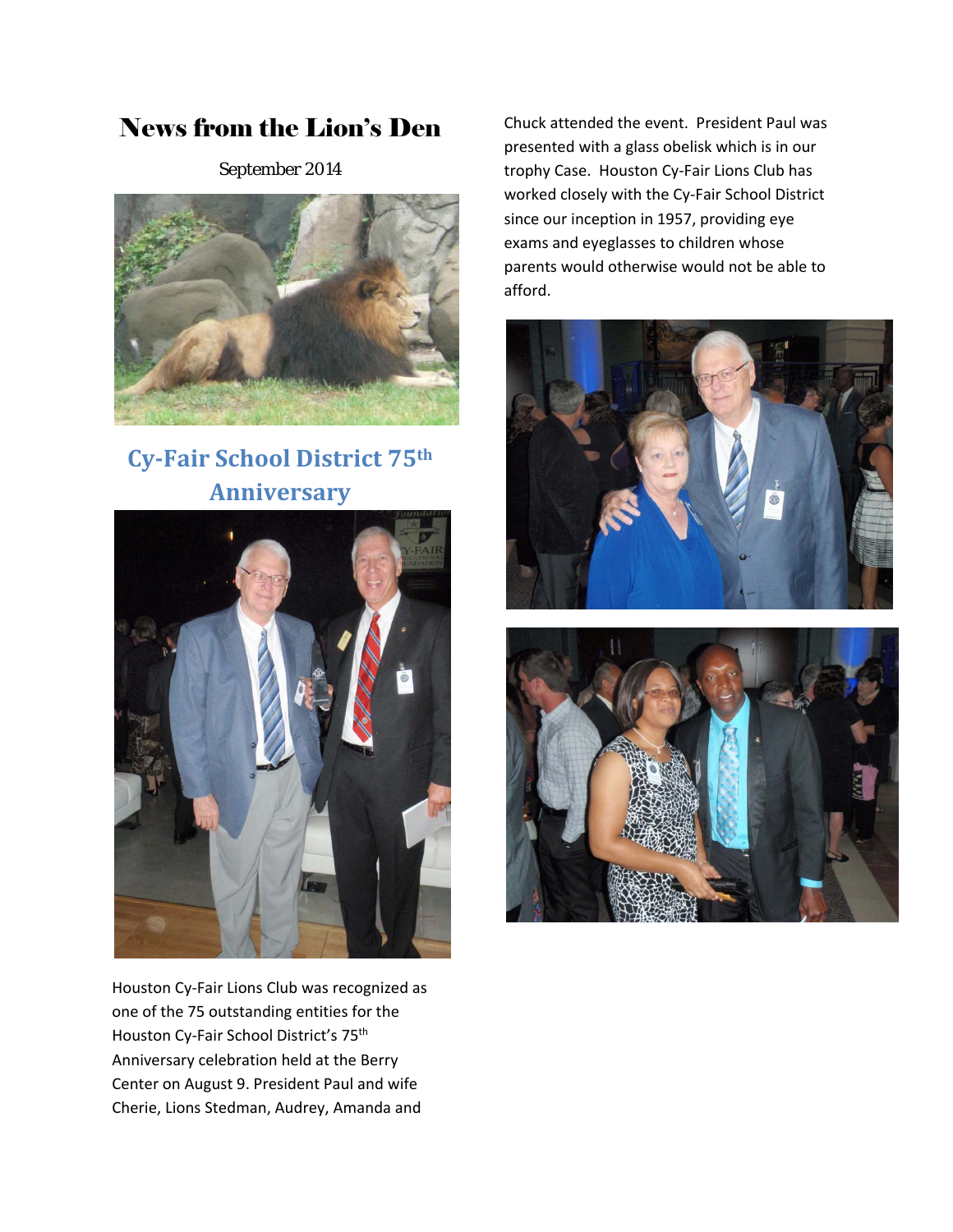# **Houston Lighthouse Director gives presentation**

Lion John Peterson, elected director of the Houston Lighthouse for the Blind, spoke about the facilities and services provided by this Lions Charity organization. Approximately nine thousand persons are assisted yearly through the educational, teaching, and support services offered. Living skills and job training are some of the programs offered, teaching especially the newly blinded how to e contributing persons in our society.



## **PDG Al Lindow Tree Dedicated**

Lucille Lindow, widow of Houston Cy‐Fair Lion PDG Al Lindow, was present for the dedication of the purple leaf flowering plum tree planted in his memory in our yard. Lion PDG Don Robinson offered the dedication prayer at the brief ceremony at the tree. A bronze plaque explaining Lion Al's contribution to the District and Club has been placed in front of the tree. Lion Al was a dedicated gardener, and Lucille stated he would be very pleased with our choice of tree to honor him.



**HOUSTON CY-FAIR LIONS CLUB PROUDLY P**LANTED THIS TREE IN 2014 AS A LIVING MEMORIAL TO **PAST DISTRICT GOVERNOR** 

#### E. "AL" LINDOW

IE SERVED AS PRESIDENT AND SECRETARY OF THE HOUSTON CY-FAIR LIONS CLUB ON NUMEROUS OCCASIONS, SERVED AS DISTRICT 2-S2 CABINET SECRETARY 1982-1983, DISTRICT GOVERNOR OF DISTRICT 2-S2 SABINET SECRETARY 1982-1983, DISTRICT SOVENION OF EXAS 1999-2001<br>IN 1985-1986, PRESIDENT TO THE LIONS EYE BANK OF TEXAS 1999-2001 1985-1986, PRESIDENT TO THE LIONS ETE BANK OF TEXAS 1999-2002.<br>AND PRESIDENT OF THE LIONS EYE BANK FOUNDATION 2000-2002. HE WAS A MELVIN JONES FELLOW, LIFE MEMBER OF THE TEXAS LIONS CAMP AND LIONS EYE BANK OF TEXAS. HE WAS INSTRUMENTAL IN THE BUILDING OF THIS PARK AND BUILDING.